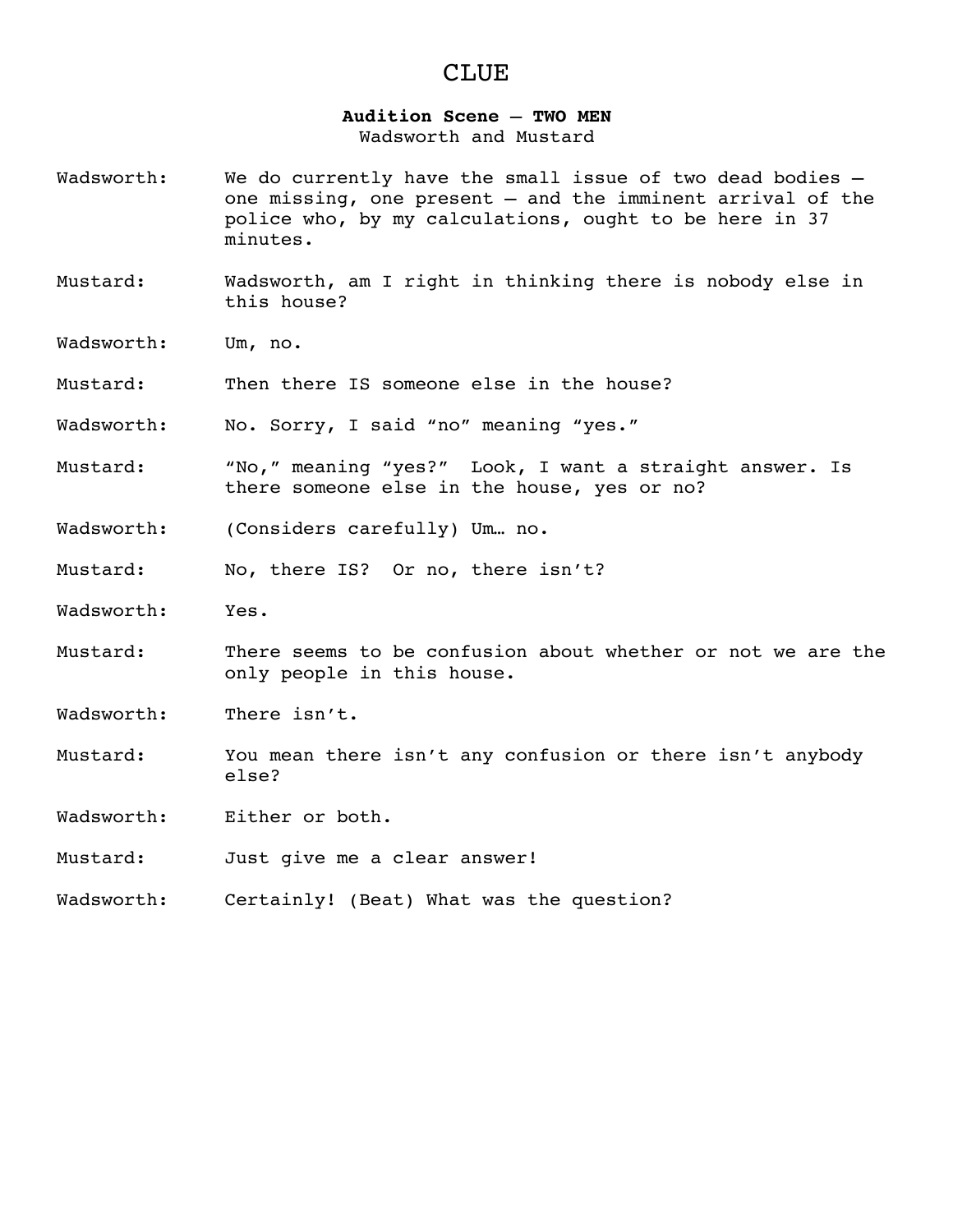# CLUE

#### **AUDITION SCENE: ONE WOMAN, ONE MAN**

Scarlet and Mustard

- Scarlet: Where is it?
- Mustard: Where's what?
- Scarlet: The evidence you snatched out of my hands, you idiot!
- Mustard: I don't know what you're talking about…
- Scarlet: (Threatening) Either give it up, or I'll have you singing soprano!
- Mustard: Alright! I snatched it. But someone snatched it from me.
- Scarlet: Who?
- Mustard: Don't look at me!
- Scarlet: I'm not looking at you.
- Mustard: Yes, you are! You're looking at me right now!
- Scarlet: (Looks away pointedly) Hey, look! Scarlet flowers. My favorite. You know, if you rub the petals on your neck, the smell is irresistible to men? (Notices passage) Oh my God!
- Mustard: (Oblivious to secret passage) Oh, c'mon it's just a little flower, you don't have to get emotional.
- Scarlet: No, not the flower, Colonel Smarty Pants. A secret passage! C'mon!
- Mustard: Uh… ladies first, Miss Scarlet.
- Scarlet: How heroic. (Steps into passage, followed by Mustard)
- Mustard: Where are we?
- Scarlet: The Lounge! Oh, of course. We forgot to look in the Lounge.

Mustard: Quite an oversight considering the dead motorist in the chair.

(Stop dead in their tracks & look at each other)

M & S: DEAD MOTORIST!! AHH!!